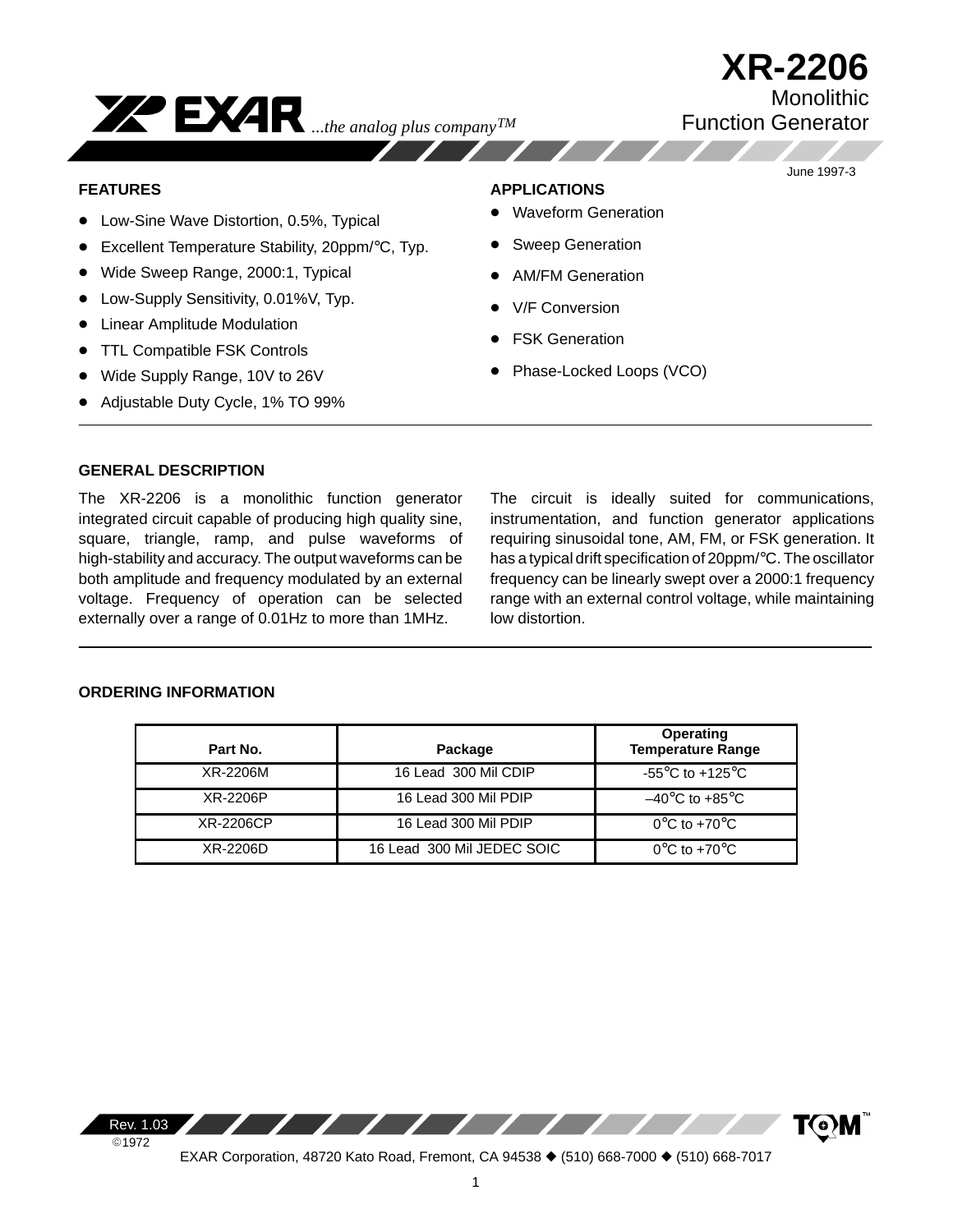



**Figure 1. XR-2206 Block Diagram**

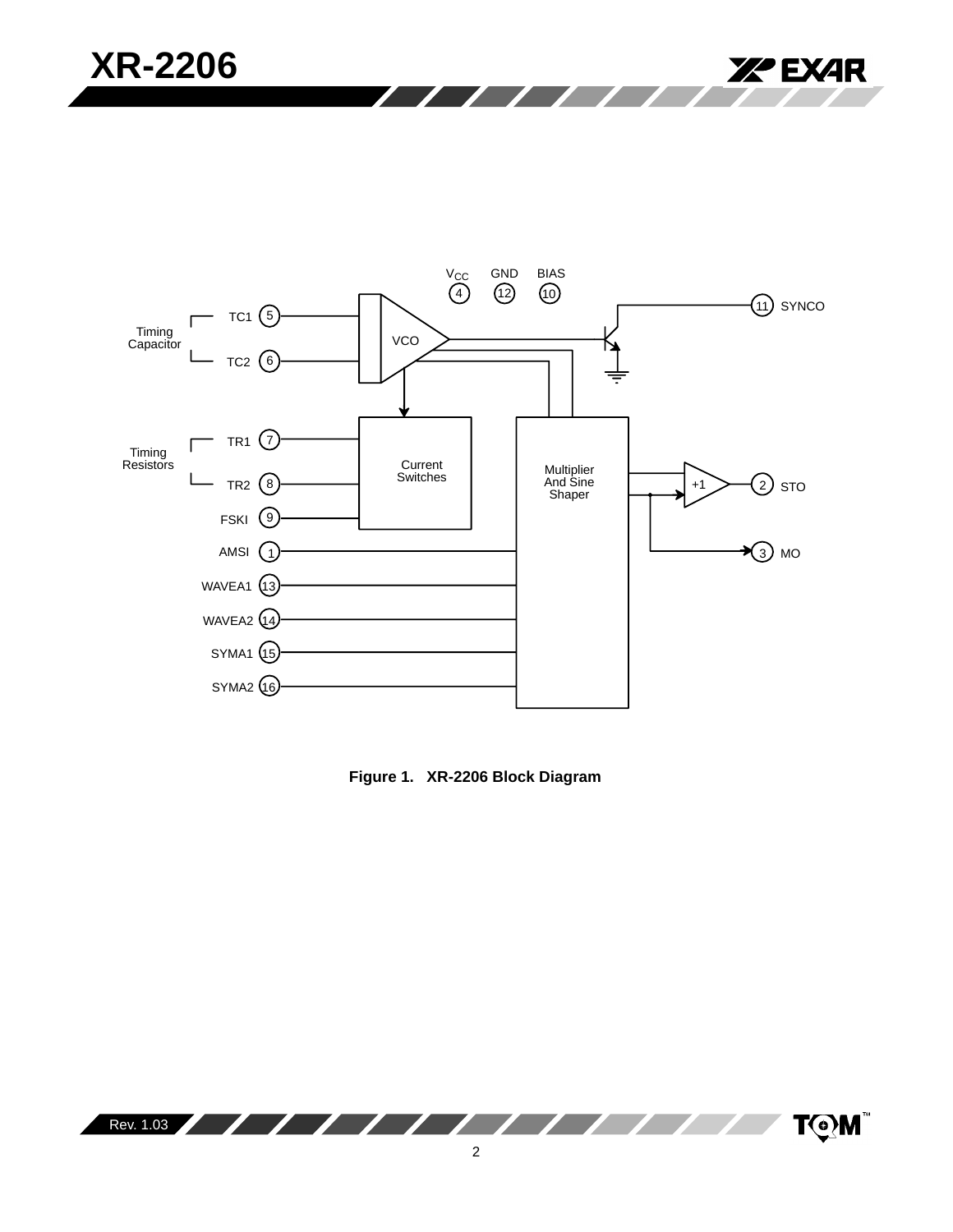



#### **PIN DESCRIPTION**

| Pin#             | Symbol            | <b>Type</b>  | <b>Description</b>                                                                             |
|------------------|-------------------|--------------|------------------------------------------------------------------------------------------------|
| $\mathbf{1}$     | AMSI              |              | Amplitude Modulating Signal Input.                                                             |
| $\overline{2}$   | STO               | O            | Sine or Triangle Wave Output.                                                                  |
| 3                | MO.               | $\circ$      | <b>Multiplier Output.</b>                                                                      |
| 4                | $V_{\rm CC}$      |              | <b>Positive Power Supply.</b>                                                                  |
| 5                | TC <sub>1</sub>   | $\mathsf{L}$ | <b>Timing Capacitor Input.</b>                                                                 |
| 6                | TC <sub>2</sub>   |              | <b>Timing Capacitor Input.</b>                                                                 |
| 7                | TR <sub>1</sub>   | $\circ$      | <b>Timing Resistor 1 Output.</b>                                                               |
| 8                | TR <sub>2</sub>   | $\circ$      | <b>Timing Resistor 2 Output.</b>                                                               |
| 9                | <b>FSKI</b>       |              | <b>Frequency Shift Keying Input.</b>                                                           |
| 10               | <b>BIAS</b>       | O            | Internal Voltage Reference.                                                                    |
| 11               | <b>SYNCO</b>      | O            | <b>Sync Output.</b> This output is a open collector and needs a pull up resistor to $V_{CC}$ . |
| 12               | <b>GND</b>        |              | Ground pin.                                                                                    |
| 13               | WAVEA1            | L            | Wave Form Adjust Input 1.                                                                      |
| 14               | WAVEA2            |              | Wave Form Adjust Input 2.                                                                      |
| 15 <sup>15</sup> | SYMA1             |              | <b>Wave Symetry Adjust 1.</b>                                                                  |
| 16               | SYMA <sub>2</sub> |              | <b>Wave Symetry Adjust 2.</b>                                                                  |

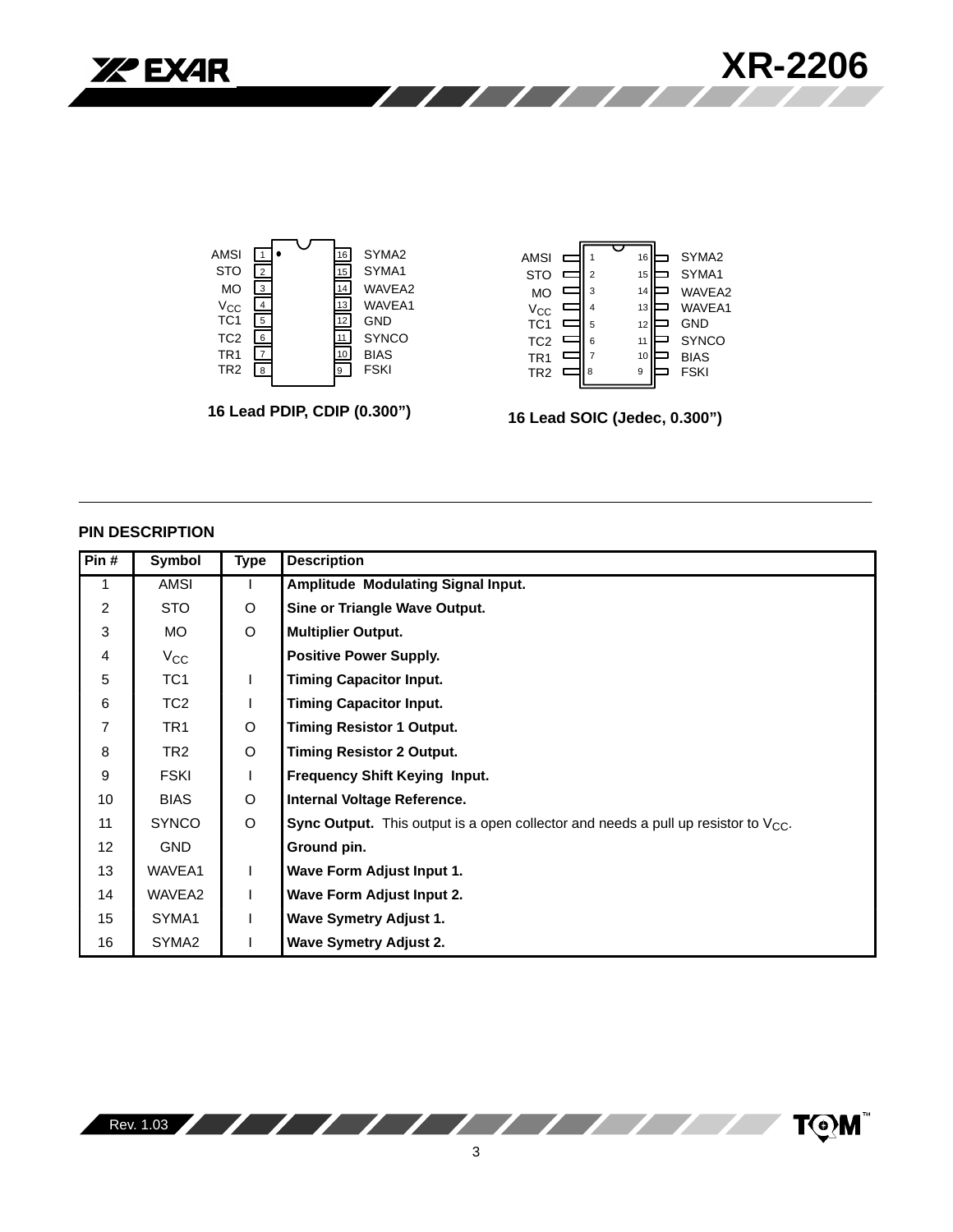

## **DC ELECTRICAL CHARACTERISTICS**

Test Conditions:  $\;$  Test Circuit of *Figure 2*  $\;$  **Vcc = 12V, T<sub>A</sub> = 25°C, C = 0.01** $\mu$ **F, R<sub>1</sub> = 100k** $\Omega$ **, R<sub>2</sub> = 10k** $\Omega$ **, R<sub>3</sub> = 25k** $\Omega$ Unless Otherwise Specified.  $S_1$  open for triangle, closed for sine wave.

77777

|                                            | XR-2206M/P<br><b>XR-2206CP/D</b> |        |       |              |        |      |              |                                                                   |
|--------------------------------------------|----------------------------------|--------|-------|--------------|--------|------|--------------|-------------------------------------------------------------------|
| <b>Parameters</b>                          | Min.                             | Typ.   | Max.  | Min.         | Typ.   | Max. | <b>Units</b> | <b>Conditions</b>                                                 |
| <b>General Characteristics</b>             |                                  |        |       |              |        |      |              |                                                                   |
| Single Supply Voltage                      | 10                               |        | 26    | 10           |        | 26   | V            |                                                                   |
| Split-Supply Voltage                       | ±5                               |        | ±13   | ±5           |        | ±13  | V            |                                                                   |
| <b>Supply Current</b>                      |                                  | 12     | 17    |              | 14     | 20   | mA           | $R_1 \geq 10k\Omega$                                              |
| <b>Oscillator Section</b>                  |                                  |        |       |              |        |      |              |                                                                   |
| Max. Operating Frequency                   | 0.5                              | 1      |       | 0.5          | 1      |      | <b>MHz</b>   | C = 1000pF, $R_1 = 1k\Omega$                                      |
| <b>Lowest Practical Frequency</b>          |                                  | 0.01   |       |              | 0.01   |      | Hz           | $C = 50\mu F$ , $R_1 = 2M\Omega$                                  |
| Frequency Accuracy                         |                                  | ±1     | ±4    |              | $+2$   |      | % of $f_0$   | $f_0 = 1/R_1C$                                                    |
| <b>Temperature Stability</b><br>Frequency  |                                  | $+10$  | $+50$ |              | $+20$  |      | ppm/°C       | $0^{\circ}C \leq T_A \leq 70^{\circ}C$<br>$R_1 = R_2 = 20k\Omega$ |
| Sine Wave Amplitude Stability <sup>2</sup> |                                  | 4800   |       |              | 4800   |      | ppm/°C       |                                                                   |
| <b>Supply Sensitivity</b>                  |                                  | 0.01   | 0.1   |              | 0.01   |      | $\%$ /V      | $V_{LOW} = 10V$ , $V_{HIGH} = 20V$ ,<br>$R_1 = R_2 = 20k\Omega$   |
| Sweep Range                                | 1000:1                           | 2000:1 |       |              | 2000:1 |      | $f_H = f_L$  | $f_H \otimes R_1 = 1k\Omega$<br>$f_L \otimes R_1 = 2M\Omega$      |
| <b>Sweep Linearity</b>                     |                                  |        |       |              |        |      |              |                                                                   |
| 10:1 Sweep                                 |                                  | 2      |       |              | 2      |      | $\%$         | $f_L = 1$ kHz, $f_H = 10$ kHz                                     |
| 1000:1 Sweep                               |                                  | 8      |       |              | 8      |      | $\%$         | $f_L$ = 100Hz, $f_H$ = 100kHz                                     |
| <b>FM Distortion</b>                       |                                  | 0.1    |       |              | 0.1    |      | $\%$         | +10% Deviation                                                    |
| <b>Recommended Timing Components</b>       |                                  |        |       |              |        |      |              |                                                                   |
| Timing Capacitor: C                        | 0.001                            |        | 100   | 0.001        |        | 100  | μF           | Figure 5                                                          |
| Timing Resistors: $R_1$ & $R_2$            | 1                                |        | 2000  | $\mathbf{1}$ |        | 2000 | $k\Omega$    |                                                                   |
| Triangle Sine Wave Output <sup>1</sup>     |                                  |        |       |              |        |      |              | Figure 3                                                          |
| <b>Triangle Amplitude</b>                  |                                  | 160    |       |              | 160    |      | $mV/k\Omega$ | Figure 2, S <sub>1</sub> Open                                     |
| Sine Wave Amplitude                        | 40                               | 60     | 80    |              | 60     |      | $mV/k\Omega$ | Figure 2, S <sub>1</sub> Closed                                   |
| Max. Output Swing                          |                                  | 6      |       |              | 6      |      | Vp-p         |                                                                   |
| Output Impedance                           |                                  | 600    |       |              | 600    |      | Ω            |                                                                   |
| <b>Triangle Linearity</b>                  |                                  | 1      |       |              | 1      |      | $\%$         |                                                                   |
| Amplitude Stability                        |                                  | 0.5    |       |              | 0.5    |      | dB           | For 1000:1 Sweep                                                  |
| <b>Sine Wave Distortion</b>                |                                  |        |       |              |        |      |              |                                                                   |
| Without Adjustment                         |                                  | 2.5    |       |              | 2.5    |      | $\%$         | $R_1 = 30k\Omega$                                                 |
| With Adjustment                            |                                  | 0.4    | 1.0   |              | 0.5    | 1.5  | %            | See Figure 7 and Figure 8                                         |

#### **Notes**

<sup>1</sup> Output amplitude is directly proportional to the resistance,  $R_3$ , on Pin 3. See Figure 3.

<sup>2</sup> For maximum amplitude stability,  $R_3$  should be a positive temperature coefficient resistor.

**Bold face parameters** are covered by production test and guaranteed over operating temperature range.

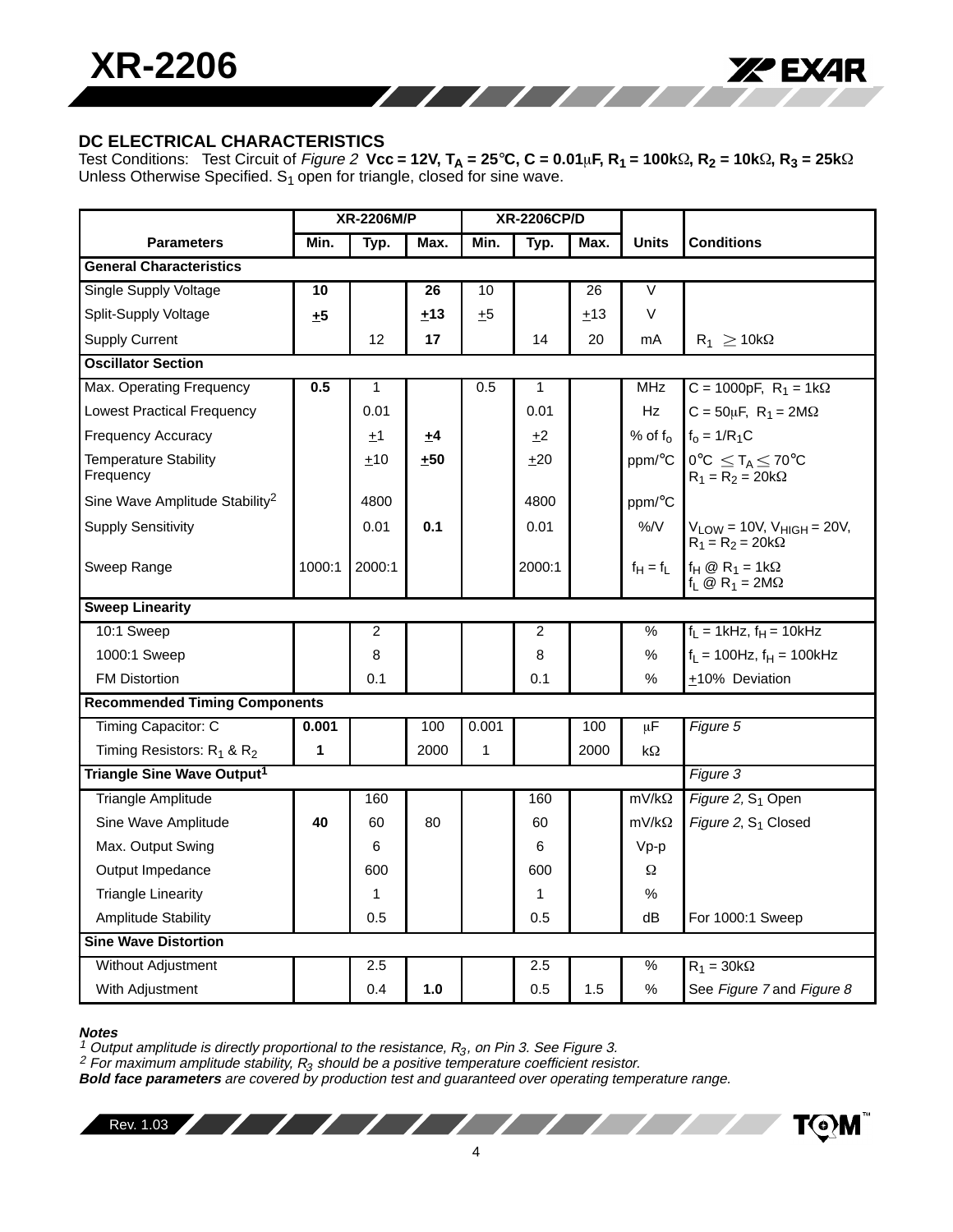

## **DC ELECTRICAL CHARACTERISTICS (CONT'D)**

|                             |      | <b>XR-2206M/P</b> |      | <b>XR-2206CP/D</b> |      |      |               |                                 |
|-----------------------------|------|-------------------|------|--------------------|------|------|---------------|---------------------------------|
| <b>Parameters</b>           | Min. | Typ.              | Max. | Min.               | Typ. | Max. | <b>Units</b>  | <b>Conditions</b>               |
| <b>Amplitude Modulation</b> |      |                   |      |                    |      |      |               |                                 |
| Input Impedance             | 50   | 100               |      | 50                 | 100  |      | kΩ            |                                 |
| <b>Modulation Range</b>     |      | 100               |      |                    | 100  |      | $\frac{0}{0}$ |                                 |
| <b>Carrier Suppression</b>  |      | 55                |      |                    | 55   |      | dB            |                                 |
| Linearity                   |      | $\overline{2}$    |      |                    | 2    |      | %             | For 95% modulation              |
| <b>Square-Wave Output</b>   |      |                   |      |                    |      |      |               |                                 |
| Amplitude                   |      | 12                |      |                    | 12   |      | $Vp-p$        | Measured at Pin 11.             |
| <b>Rise Time</b>            |      | 250               |      |                    | 250  |      | ns            | $C_L = 10pF$                    |
| <b>Fall Time</b>            |      | 50                |      |                    | 50   |      | ns            | $C_L = 10pF$                    |
| Saturation Voltage          |      | 0.2               | 0.4  |                    | 0.2  | 0.6  | $\vee$        | $I_1 = 2mA$                     |
| Leakage Current             |      | 0.1               | 20   |                    | 0.1  | 100  | μA            | $V_{CC} = 26V$                  |
| FSK Keying Level (Pin 9)    | 0.8  | 1.4               | 2.4  | 0.8                | 1.4  | 2.4  | V             | See section on circuit controls |
| Reference Bypass Voltage    | 2.9  | 3.1               | 3.3  | 2.5                | 3    | 3.5  | $\vee$        | Measured at Pin 10.             |

///////

#### **Notes**

<sup>1</sup> Output amplitude is directly proportional to the resistance,  $R_3$ , on Pin 3. See Figure 3.

<sup>2</sup> For maximum amplitude stability,  $R_3$  should be a positive temperature coefficient resistor.

**Bold face parameters** are covered by production test and guaranteed over operating temperature range.

#### **Specifications are subject to change without notice**

#### **ABSOLUTE MAXIMUM RATINGS**

| Total Timing Current  6mA            |  |
|--------------------------------------|--|
| Storage Temperature  -65°C to +150°C |  |

#### **SYSTEM DESCRIPTION**

The XR-2206 is comprised of four functional blocks; a voltage-controlled oscillator (VCO), an analog multiplier and sine-shaper; a unity gain buffer amplifier; and a set of current switches.

The VCO produces an output frequency proportional to an input current, which is set by a resistor from the timing terminals to ground. With two timing pins, two discrete output frequencies can be independently produced for FSK generation applications by using the FSK input control pin. This input controls the current switches which select one of the timing resistor currents, and routes it to the VCO.

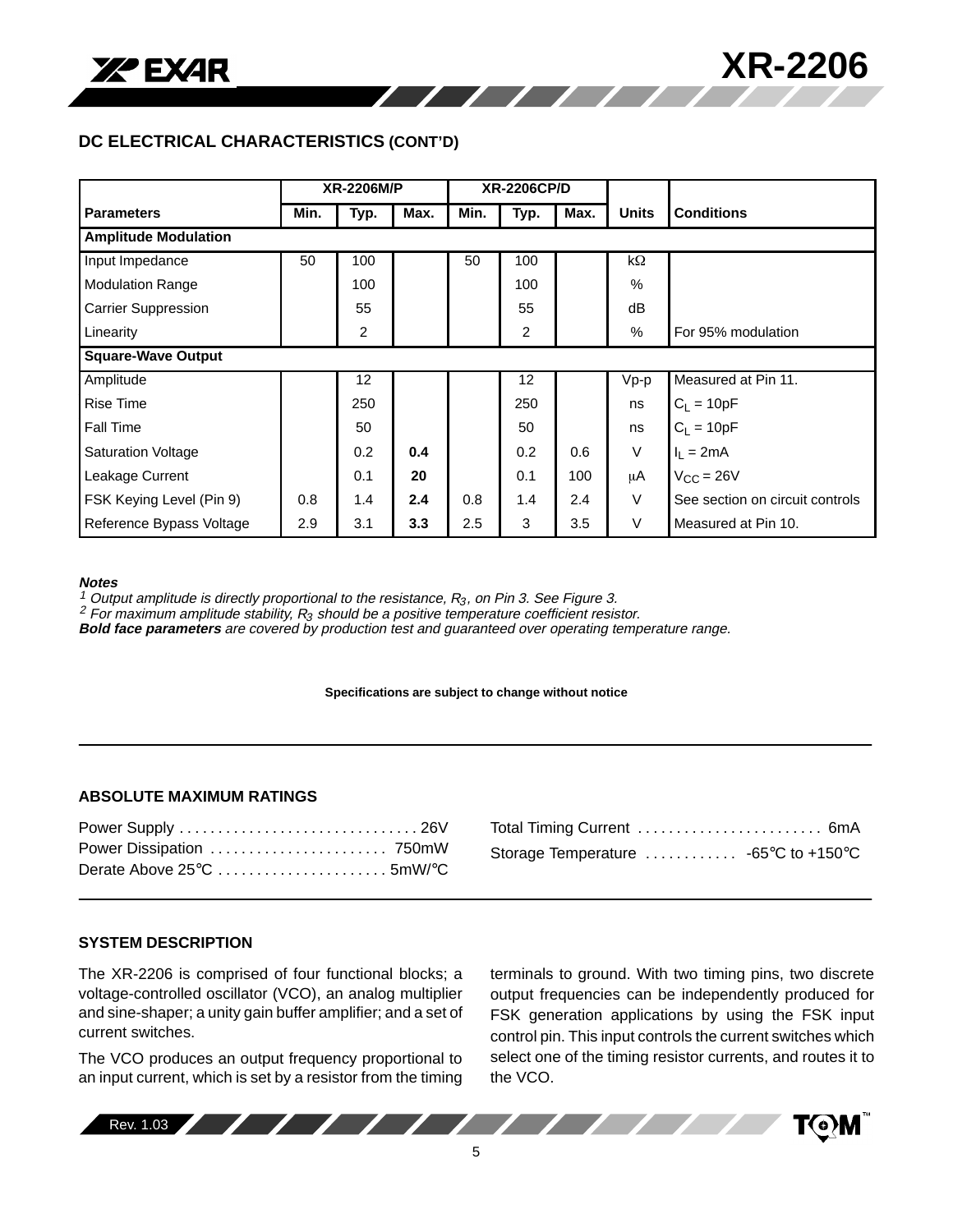



5.1K 5.1K



6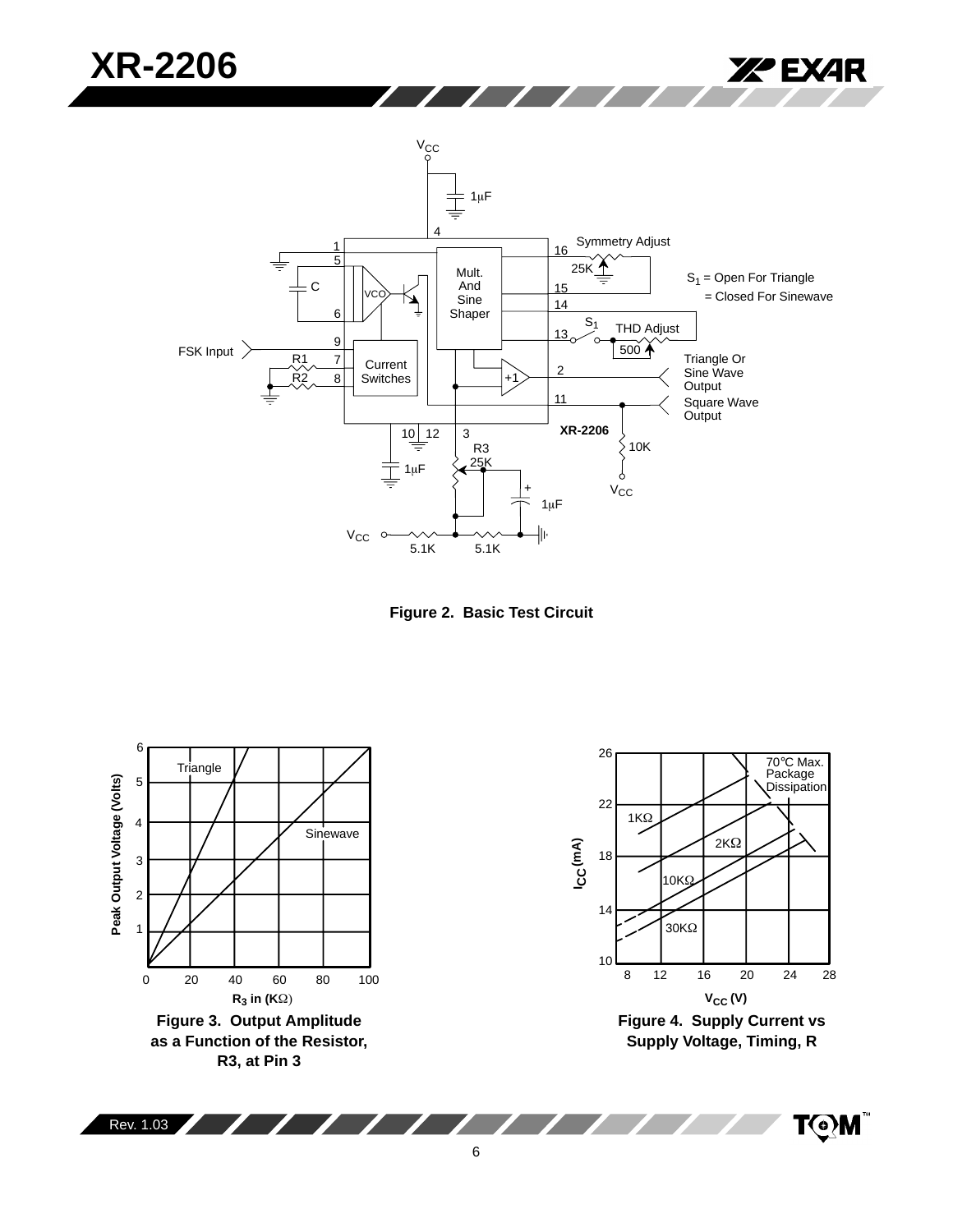







**Figure 5. R versus Oscillation Frequency.**

**Sold Street** 

 $\sim$   $\sim$   $\sim$   $\sim$ 









**Figure 8. Sine Wave Distortion versus Operating Frequency with Timing Capacitors Varied.**

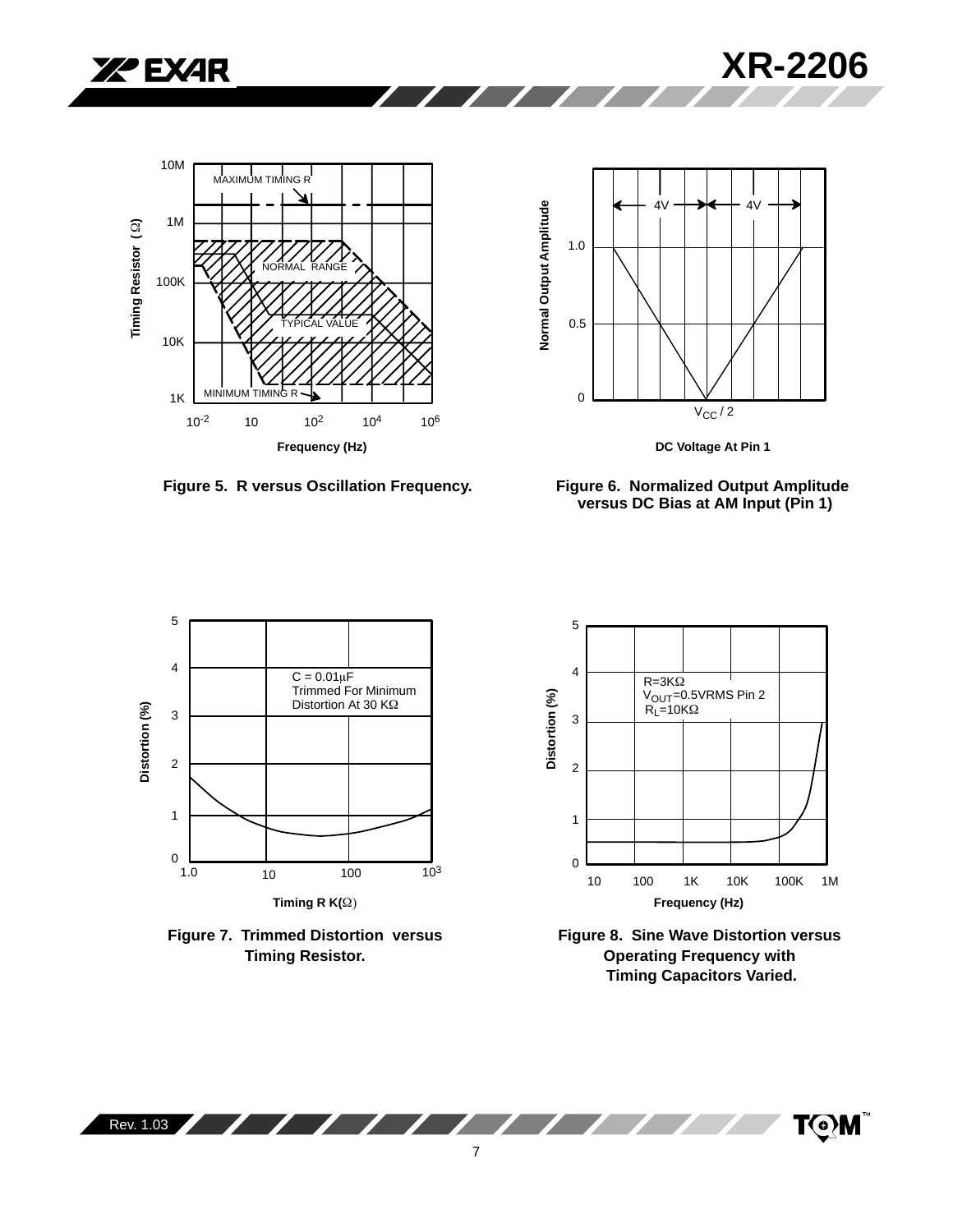



**Ambient Temperature (C**°**)**

**Figure 10. Circuit Connection for Frequency Sweep.**



**Figure 11. Circuit tor Sine Wave Generation without External Adjustment. (See Figure 3 for Choice of R3)**

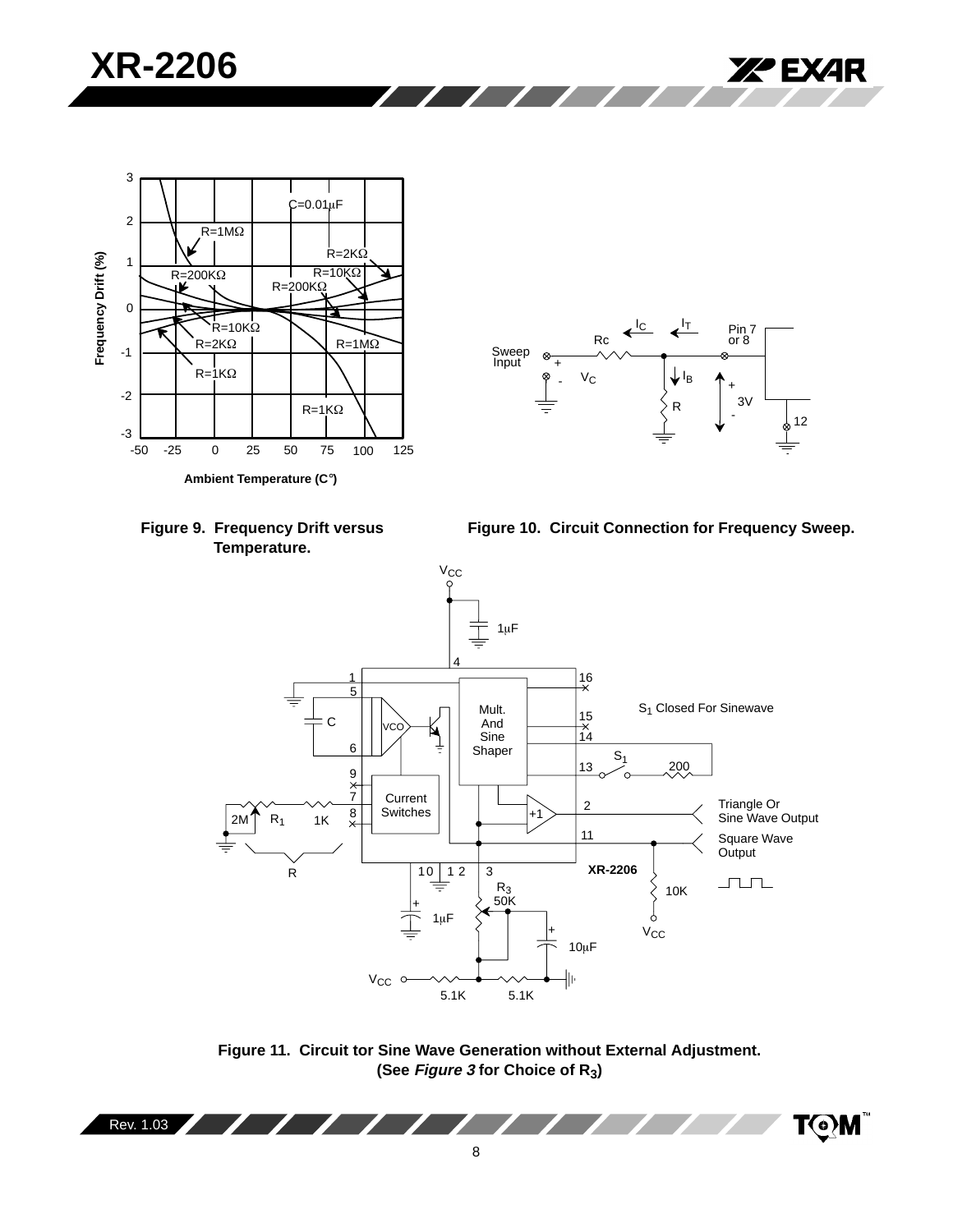



**Figure 12. Circuit for Sine Wave Generation with Minimum Harmonic Distortion. (R3 Determines Output Swing - See Figure 3)**



**Figure 13. Sinusoidal FSK Generator**

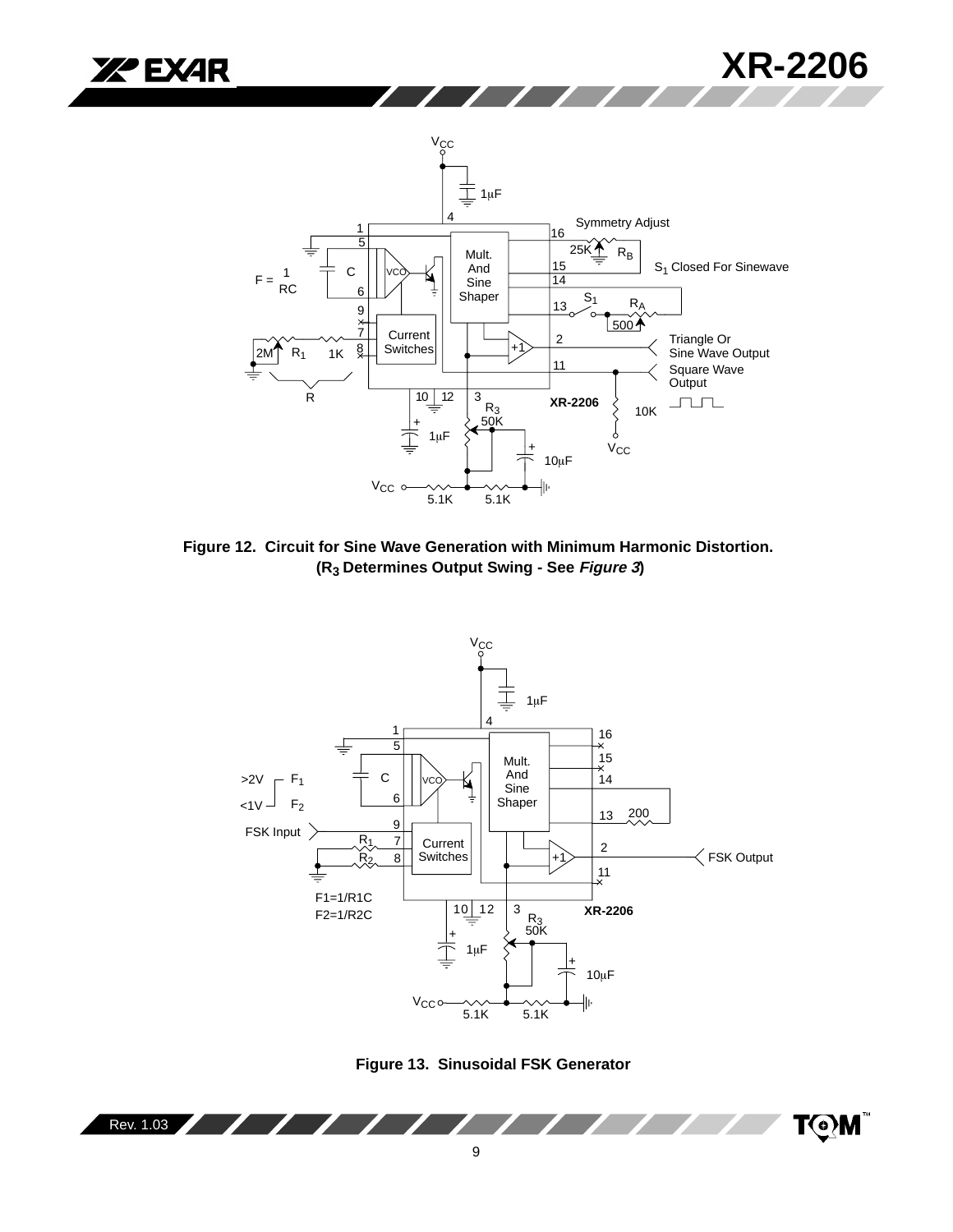

**Figure 14. Circuit for Pulse and Ramp Generation.**

#### **Frequency-Shift Keying**

**XR-2206**

The XR-2206 can be operated with two separate timing resistors,  $R_1$  and  $R_2$ , connected to the timing Pin 7 and 8, respectively, as shown in Figure 13. Depending on the polarity of the logic signal at Pin 9, either one or the other of these timing resistors is activated. If Pin 9 is open-circuited or connected to a bias voltage  $\geq$  2V, only  $R_1$  is activated. Similarly, if the voltage level at Pin 9 is  $\leq$ 1V, only R<sub>2</sub> is activated. Thus, the output frequency can be keyed between two levels.  $f_1$  and  $f_2$ , as:

$$
f_1 = 1/R_1C
$$
 and  $f_2 = 1/R_2C$ 

For split-supply operation, the keying voltage at Pin 9 is referenced to V<sup>-</sup>.

#### **Output DC Level Control**

The dc level at the output (Pin 2) is approximately the same as the dc bias at Pin 3. In Figure 11, Figure 12 and Figure 13, Pin 3 is biased midway between V+ and ground, to give an output dc level of  $\approx$  V<sup>+</sup>/2.

#### **APPLICATIONS INFORMATION**

#### **Sine Wave Generation**

#### **Without External Adjustment**

Figure 11 shows the circuit connection for generating a sinusoidal output from the XR-2206. The potentiometer,  $R_1$  at Pin 7, provides the desired frequency tuning. The maximum output swing is greater than V<sup>+</sup>/2, and the typical distortion (THD) is < 2.5%. If lower sine wave distortion is desired, additional adjustments can be provided as described in the following section.

The circuit of Figure 11 can be converted to split-supply operation, simply by replacing all ground connections with V<sup>-</sup>. For split-supply operation,  $R_3$  can be directly connected to ground.

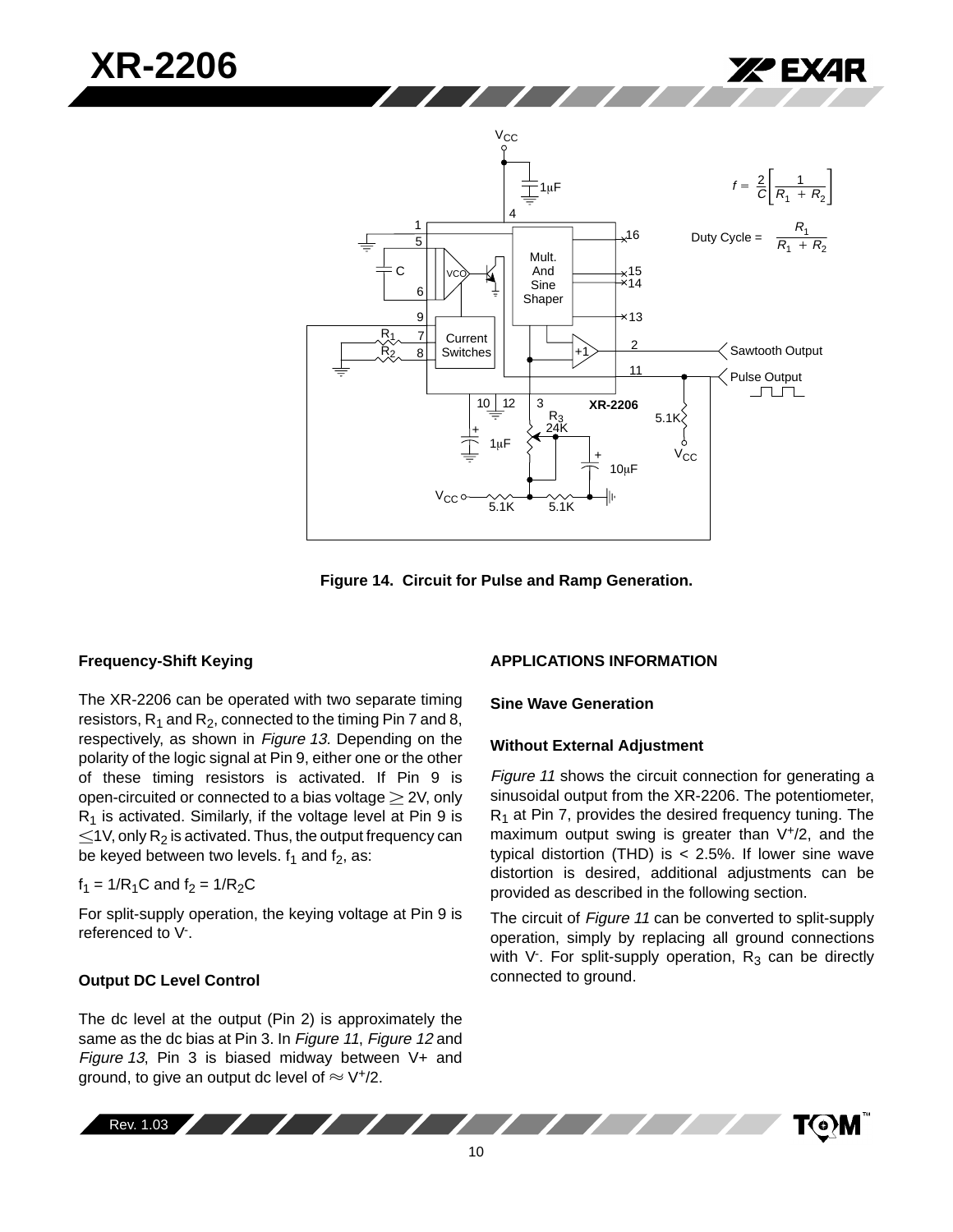

#### **With External Adjustment:**

The harmonic content of sinusoidal output can be reduced to -0.5% by additional adjustments as shown in Figure 12. The potentiometer,  $R_A$ , adjusts the sine-shaping resistor, and  $R_B$  provides the fine adjustment for the waveform symmetry. The adjustment procedure is as follows:

- 1. Set  $R_B$  at midpoint and adjust  $R_A$  for minimum distortion.
- 2. With  $R_A$  set as above, adjust  $R_B$  to further reduce distortion.

#### **Triangle Wave Generation**

The circuits of Figure 11 and Figure 12 can be converted to triangle wave generation, by simply open-circuiting Pin 13 and 14 (i.e.,  $S_1$  open). Amplitude of the triangle is approximately twice the sine wave output.

#### **FSK Generation**

Figure 13 shows the circuit connection for sinusoidal FSK signal operation. Mark and space frequencies can be independently adjusted by the choice of timing resistors,  $R_1$  and  $R_2$ ; the output is phase-continuous during transitions. The keying signal is applied to Pin 9. The circuit can be converted to split-supply operation by simply replacing ground with V<sup>-</sup>.

#### **Pulse and Ramp Generation**

Figure 14 shows the circuit for pulse and ramp waveform generation. In this mode of operation, the FSK keying terminal (Pin 9) is shorted to the square-wave output (Pin 11), and the circuit automatically frequency-shift keys itself between two separate frequencies during the positive-going and negative-going output waveforms. The pulse width and duty cycle can be adjusted from 1% to 99% by the choice of  $R_1$  and  $R_2$ . The values of  $R_1$  and  $R_2$  should be in the range of 1k $\Omega$  to 2M $\Omega$ .

#### **PRINCIPLES OF OPERATION**

#### **Description of Controls**

#### **Frequency of Operation:**

The frequency of oscillation,  $f_0$ , is determined by the external timing capacitor, C, across Pin 5 and 6, and by the timing resistor, R, connected to either Pin 7 or 8. The frequency is given as:

$$
f_0 = \frac{1}{RC} Hz
$$

and can be adjusted by varying either R or C. The recommended values of R, for a given frequency range, as shown in Figure 5. Temperature stability is optimum for  $4k\Omega < R < 200k\Omega$ . Recommended values of C are from 1000pF to  $100\mu$ F.

#### **Frequency Sweep and Modulation:**

Frequency of oscillation is proportional to the total timing current,  $I_T$ , drawn from Pin 7 or 8:

$$
f = \frac{320 I_{\tau}(mA)}{C(\mu F)} Hz
$$

Timing terminals (Pin 7 or 8) are low-impedance points, and are internally biased at +3V, with respect to Pin 12. Frequency varies linearly with IT, over a wide range of current values, from  $1\mu A$  to 3mA. The frequency can be controlled by applying a control voltage,  $V_c$ , to the activated timing pin as shown in Figure 10. The frequency of oscillation is related to VC as:

$$
f = \frac{1}{RC}\left(1 + \frac{R}{R_c}\left(1 - \frac{V_c}{3}\right)\right)Hz
$$

where  $V_{\rm C}$  is in volts. The voltage-to-frequency conversion gain, K, is given as:

$$
K = \partial f/\partial V_C = -\frac{0.32}{R_C C} Hz/V
$$

**CAUTION:** For safety operation of the circuit,  $I_T$  should be limited to  $\leq$  3mA.

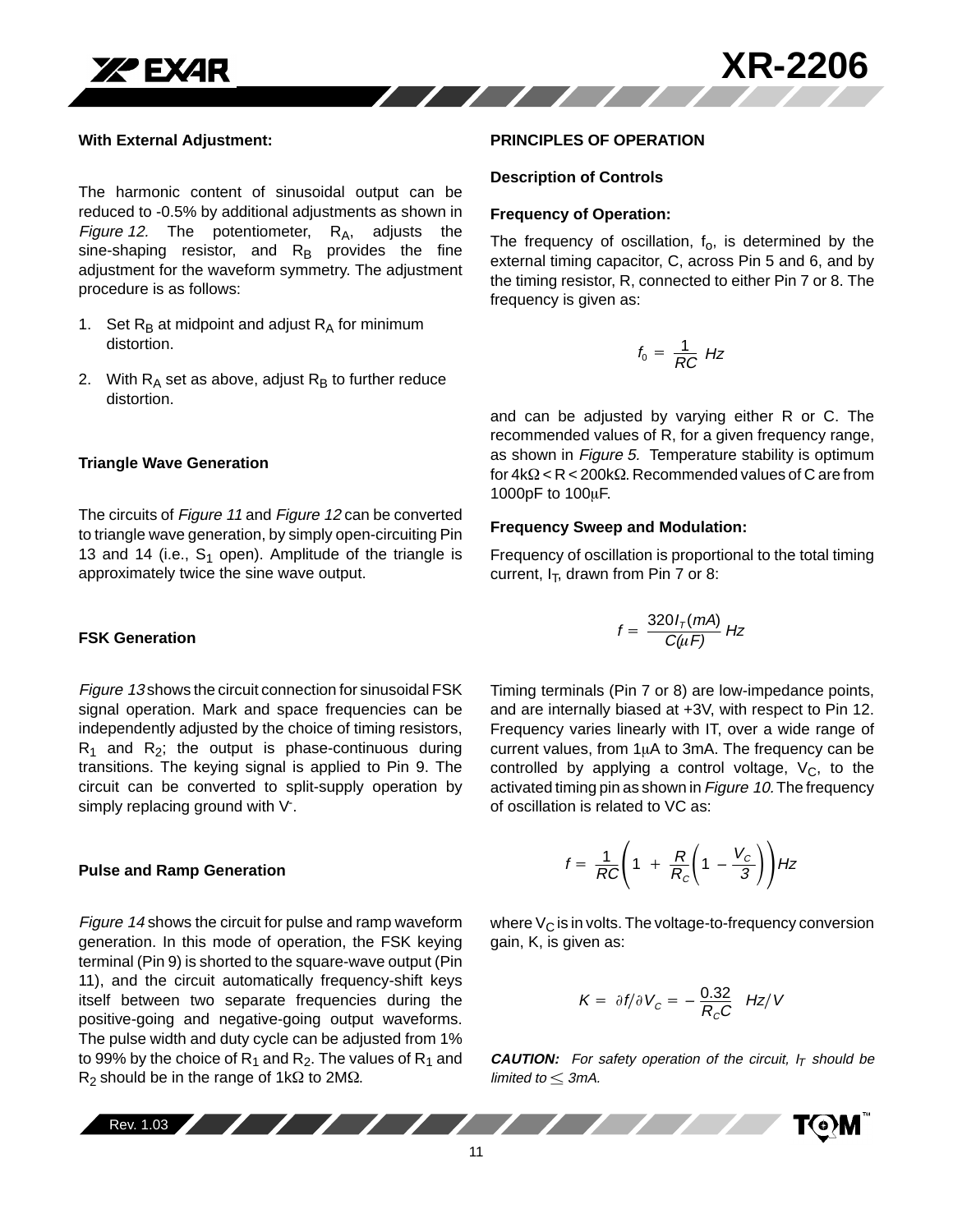

### **Output Amplitude:**

Maximum output amplitude is inversely proportional to the external resistor,  $R_3$ , connected to Pin 3 (see Figure 3). For sine wave output, amplitude is approximately 60mV peak per k $\Omega$  of R<sub>3</sub>; for triangle, the peak amplitude is approximately 160mV peak per  $k\Omega$  of R<sub>3</sub>. Thus, for example, R<sub>3</sub> = 50k $\Omega$  would produce approximately 13V sinusoidal output amplitude.

### **Amplitude Modulation:**

Output amplitude can be modulated by applying a dc bias and a modulating signal to Pin 1. The internal impedance

at Pin 1 is approximately  $100k\Omega$ . Output amplitude varies linearly with the applied voltage at Pin 1, for values of dc bias at this pin, within 14 volts of  $V_{CC}/2$  as shown in Figure 6. As this bias level approaches  $V_{CC}/2$ , the phase of the output signal is reversed, and the amplitude goes through zero. This property is suitable for phase-shift keying and suppressed-carrier AM generation. Total dynamic range of amplitude modulation is approximately 55dB.

**CAUTION:** AM control must be used in conjunction with a well-regulated supply, since the output amplitude now becomes a function of  $V_{\text{CC}}$ .





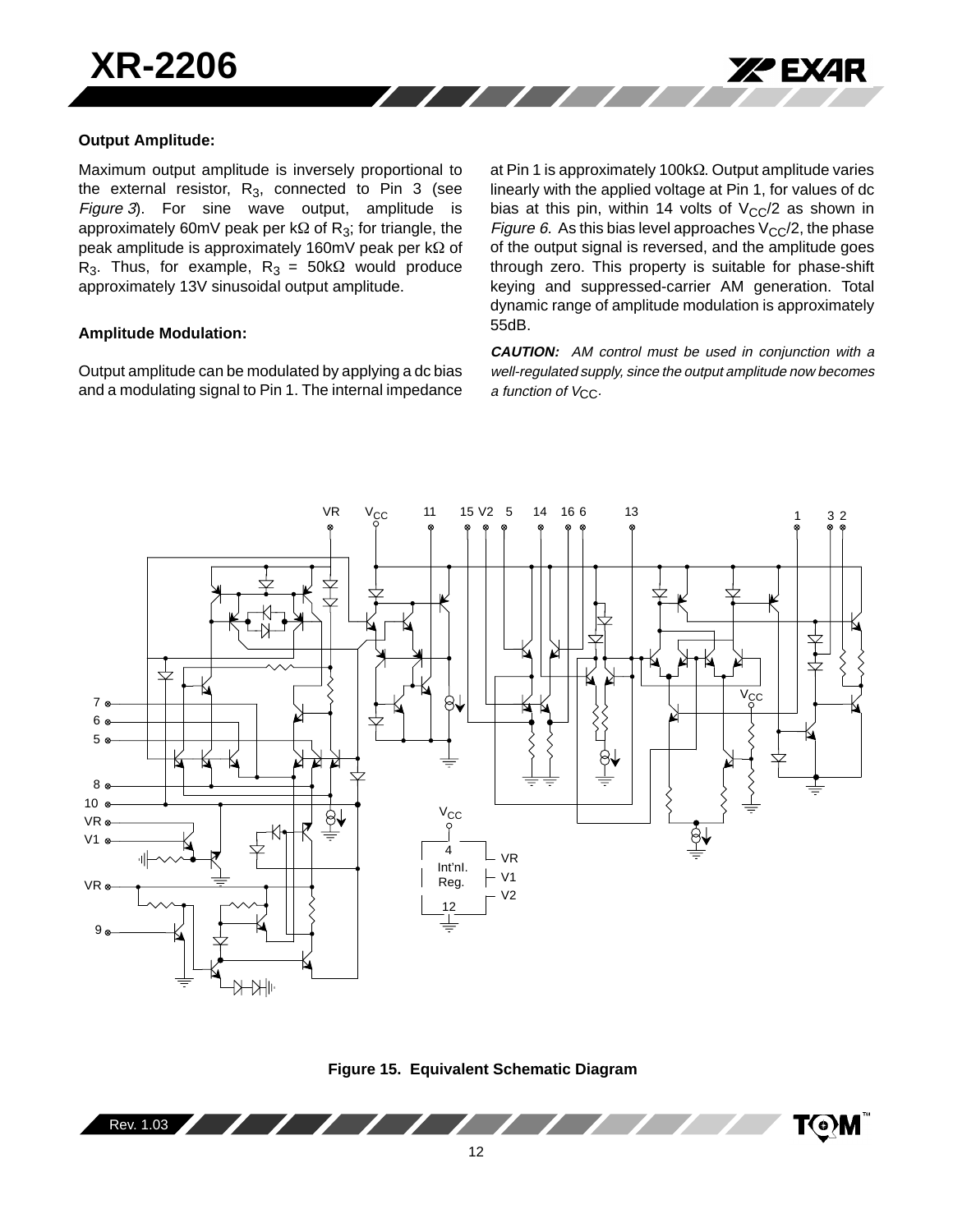

## **16 LEAD CERAMIC DUAL-IN-LINE (300 MIL CDIP)**

Rev. 1.00



|                |             | <b>INCHES</b> |             | <b>MILLIMETERS</b> |
|----------------|-------------|---------------|-------------|--------------------|
| <b>SYMBOL</b>  | <b>MIN</b>  | <b>MAX</b>    | <b>MIN</b>  | MAX                |
| A              | 0.100       | 0.200         | 2.54        | 5.08               |
| A <sub>1</sub> | 0.015       | 0.060         | 0.38        | 1.52               |
| B              | 0.014       | 0.026         | 0.36        | 0.66               |
| $B_1$          | 0.045       | 0.065         | 1.14        | 1.65               |
| С              | 0.008       | 0.018         | 0.20        | 0.46               |
| D              | 0.740       | 0.840         | 18.80       | 21.34              |
| $E_1$          | 0.250       | 0.310         | 6.35        | 7.87               |
| E              |             | 0.300 BSC     |             | 7.62 BSC           |
| e              |             | 0.100 BSC     |             | 2.54 BSC           |
| L              | 0.125       | 0.200         | 3.18        | 5.08               |
| α              | $0^{\circ}$ | $15^\circ$    | $0^{\circ}$ | $15^\circ$         |

Note: The control dimension is the inch column

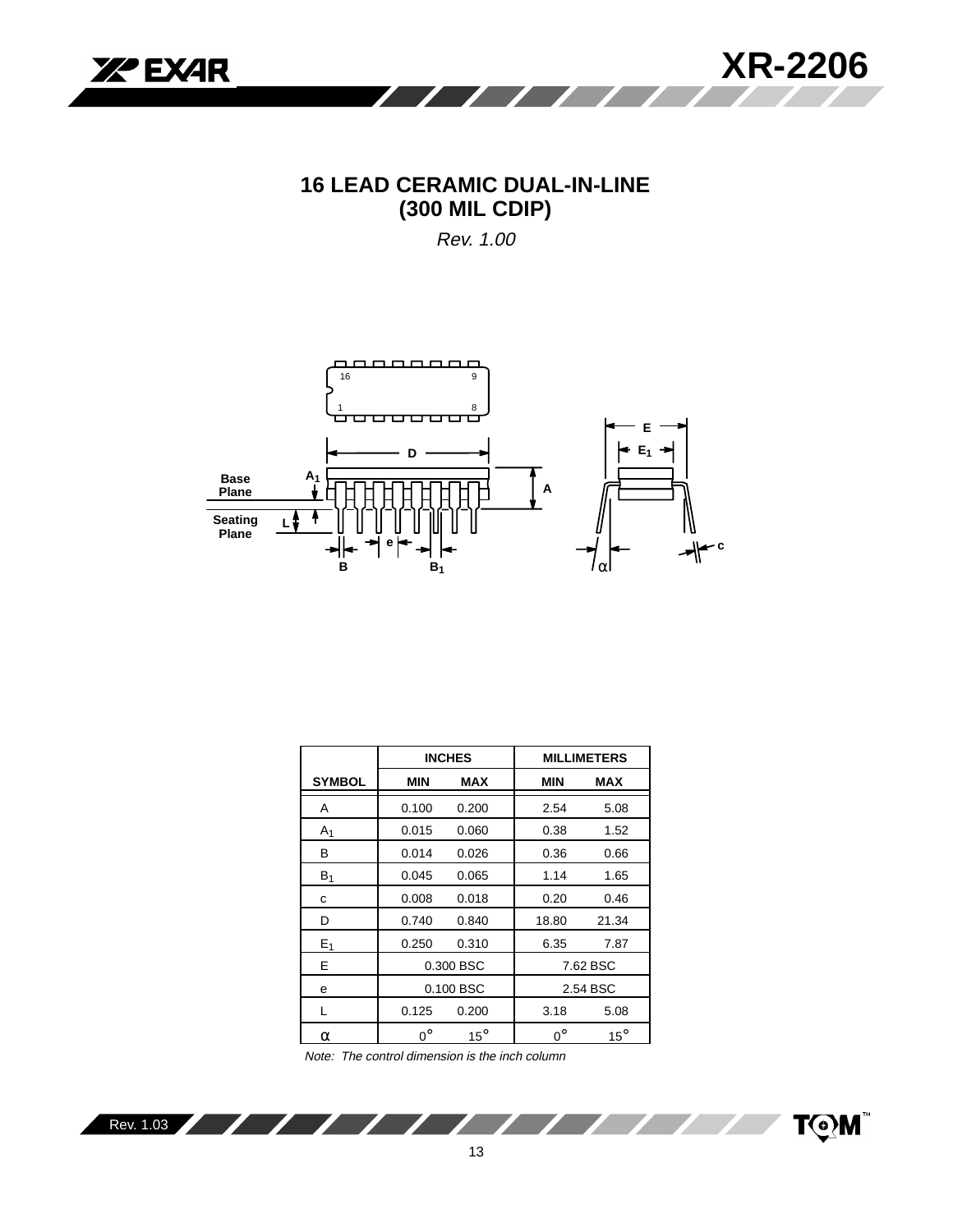

# **16 LEAD PLASTIC DUAL-IN-LINE (300 MIL PDIP)**

Rev. 1.00



**C**

|                |             | <b>INCHES</b> |            | <b>MILLIMETERS</b> |
|----------------|-------------|---------------|------------|--------------------|
| <b>SYMBOL</b>  | <b>MIN</b>  | <b>MAX</b>    | <b>MIN</b> | <b>MAX</b>         |
| A              | 0.145       | 0.210         | 3.68       | 5.33               |
| A <sub>1</sub> | 0.015       | 0.070         | 0.38       | 1.78               |
| $A_2$          | 0.115       | 0.195         | 2.92       | 4.95               |
| В              | 0.014       | 0.024         | 0.36       | 0.56               |
| B <sub>1</sub> | 0.030       | 0.070         | 0.76       | 1.78               |
| С              | 0.008       | 0.014         | 0.20       | 0.38               |
| D              | 0.745       | 0.840         | 18.92      | 21.34              |
| Е              | 0.300       | 0.325         | 7.62       | 8.26               |
| $E_1$          | 0.240       | 0.280         | 6.10       | 7.11               |
| e              |             | 0.100 BSC     |            | 2.54 BSC           |
| $e_A$          |             | 0.300 BSC     |            | 7.62 BSC           |
| $e_B$          | 0.310       | 0.430         | 7.87       | 10.92              |
| L              | 0.115       | 0.160         | 2.92       | 4.06               |
| $\alpha$       | $0^{\circ}$ | $15^{\circ}$  | 0°         | $15^{\circ}$       |

Note: The control dimension is the inch column

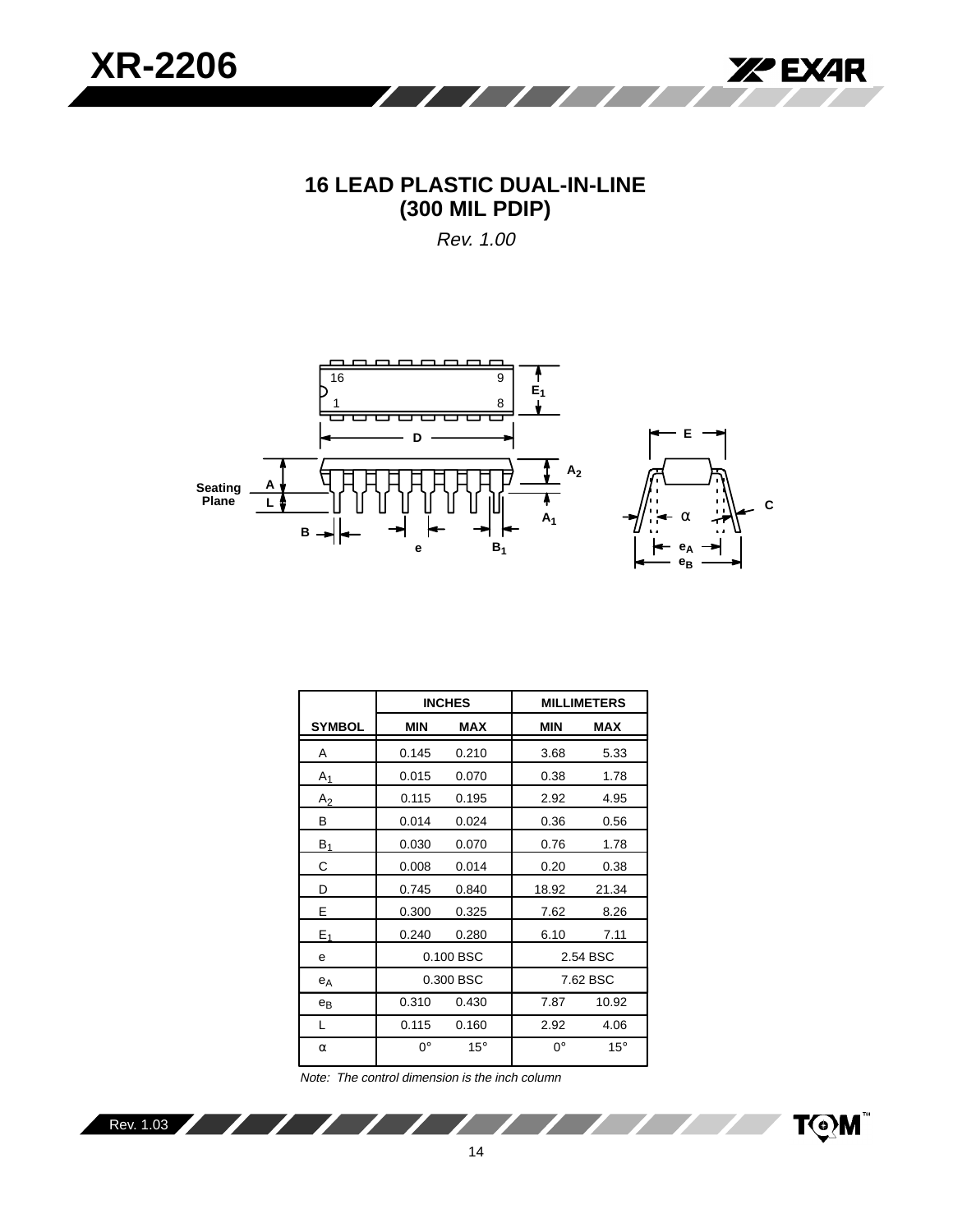

# **16 LEAD SMALL OUTLINE (300 MIL JEDEC SOIC)**

Rev. 1.00



|                |             | <b>INCHES</b> |             | <b>MILLIMETERS</b> |
|----------------|-------------|---------------|-------------|--------------------|
| <b>SYMBOL</b>  | MIN         | <b>MAX</b>    | <b>MIN</b>  | <b>MAX</b>         |
| A              | 0.093       | 0.104         | 2.35        | 2.65               |
| A <sub>1</sub> | 0.004       | 0.012         | 0.10        | 0.30               |
| В              | 0.013       | 0.020         | 0.33        | 0.51               |
| С              | 0.009       | 0.013         | 0.23        | 0.32               |
| D              | 0.398       | 0.413         | 10.10       | 10.50              |
| E              | 0.291       | 0.299         | 7.40        | 7.60               |
| e              |             | 0.050 BSC     |             | 1.27 BSC           |
| н              | 0.394       | 0.419         | 10.00       | 10.65              |
|                | 0.016       | 0.050         | 0.40        | 1.27               |
| $\alpha$       | $0^{\circ}$ | $8^\circ$     | $0^{\circ}$ | $8^{\circ}$        |

Note: The control dimension is the millimeter column